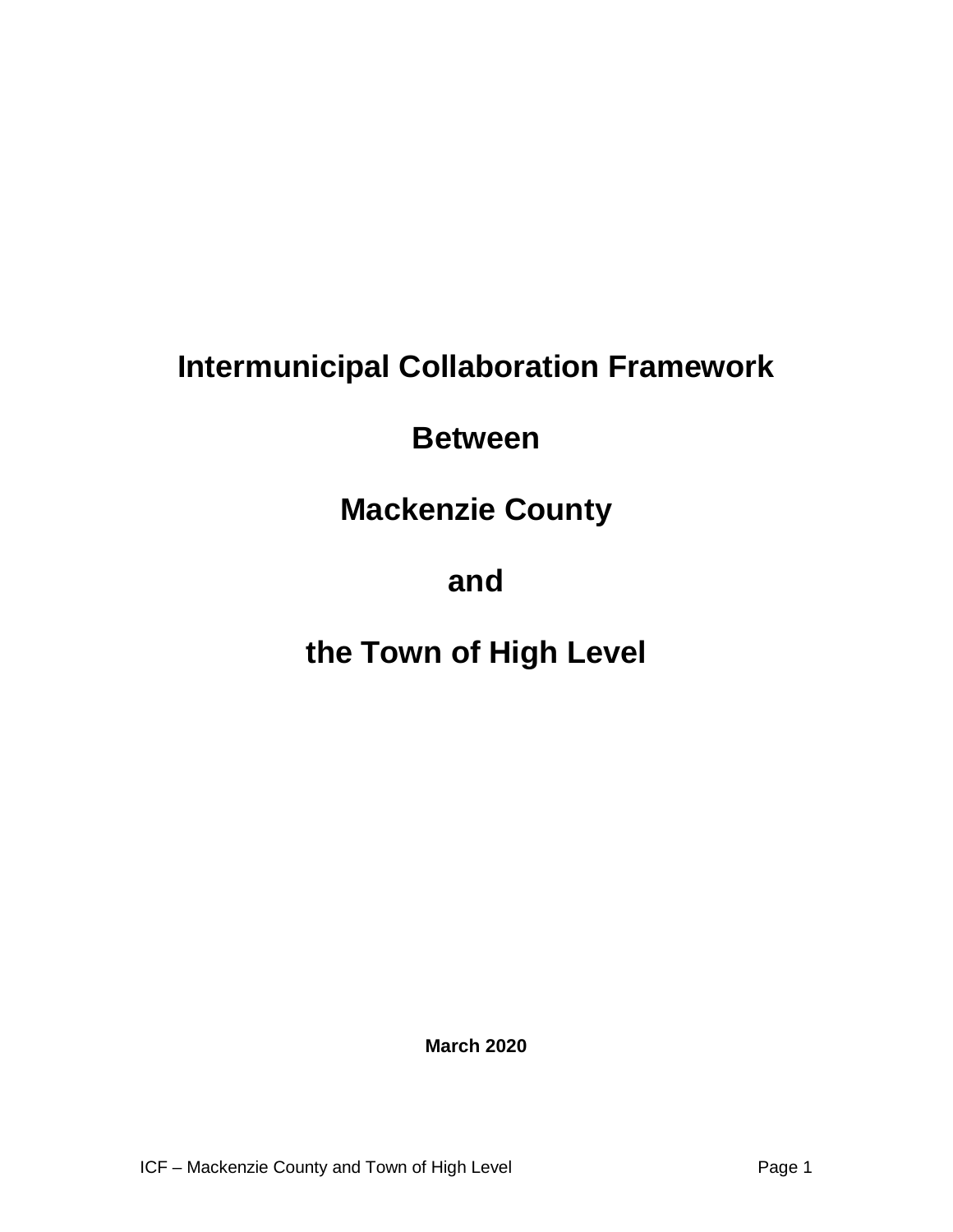**WHEREAS**, Mackenzie County and the Town of High Level share a common border; and

**WHEREAS**, Mackenzie County and the Town of High Level share common interests and are desirous of working together to provide services to their residents; and

**WHEREAS,** the Municipal Government Act stipulates that municipalities that have a common boundary must create an Intermunicipal Collaboration Framework with each other that identifies the services provided by each municipality, which services are best provided on an intermunicipal basis, and how services to be provided on an intermunicipal basis will be delivered and funded.

**NOW THEREFORE**, by mutual covenant of the Municipalities it is agreed as follows:

#### **A. DEFINITIONS**

The following are the definition of terms used in this document:

- 1. "Chief Administrative Officer" means the person appointed by Council to the position of chief administrative officer or their delegate.
- 2. "County" means Mackenzie County.
- 3. "Initiating party" means the municipality that gives notice in the event of any dispute.
- 4. "Intermunicipal Collaboration Framework" or "ICF" means a document that two or more municipalities are required to develop under the *Municipal Government Act*, which facilitates cooperation and ensures that services are provided to residents efficiently.
- 5. "Intermunicipal Development Plan" or "IDP" means a statutory plan developed jointly by two or more neighboring municipalities to coordinate land use planning decisions for an area of land in proximity to the boundaries of the municipalities, and which meets the requirements of the *Municipal Government Act.*
- 6. "Framework" means this ICF.
- 7. "Mediation" means a process involving a neutral party as the mediator who assists the municipalities and any other persons brought in by them to reach mutually acceptable settlement on the matter.
- 8. "Mediator" means a person or persons appointed to facilitate resolution of a dispute between the municipalities.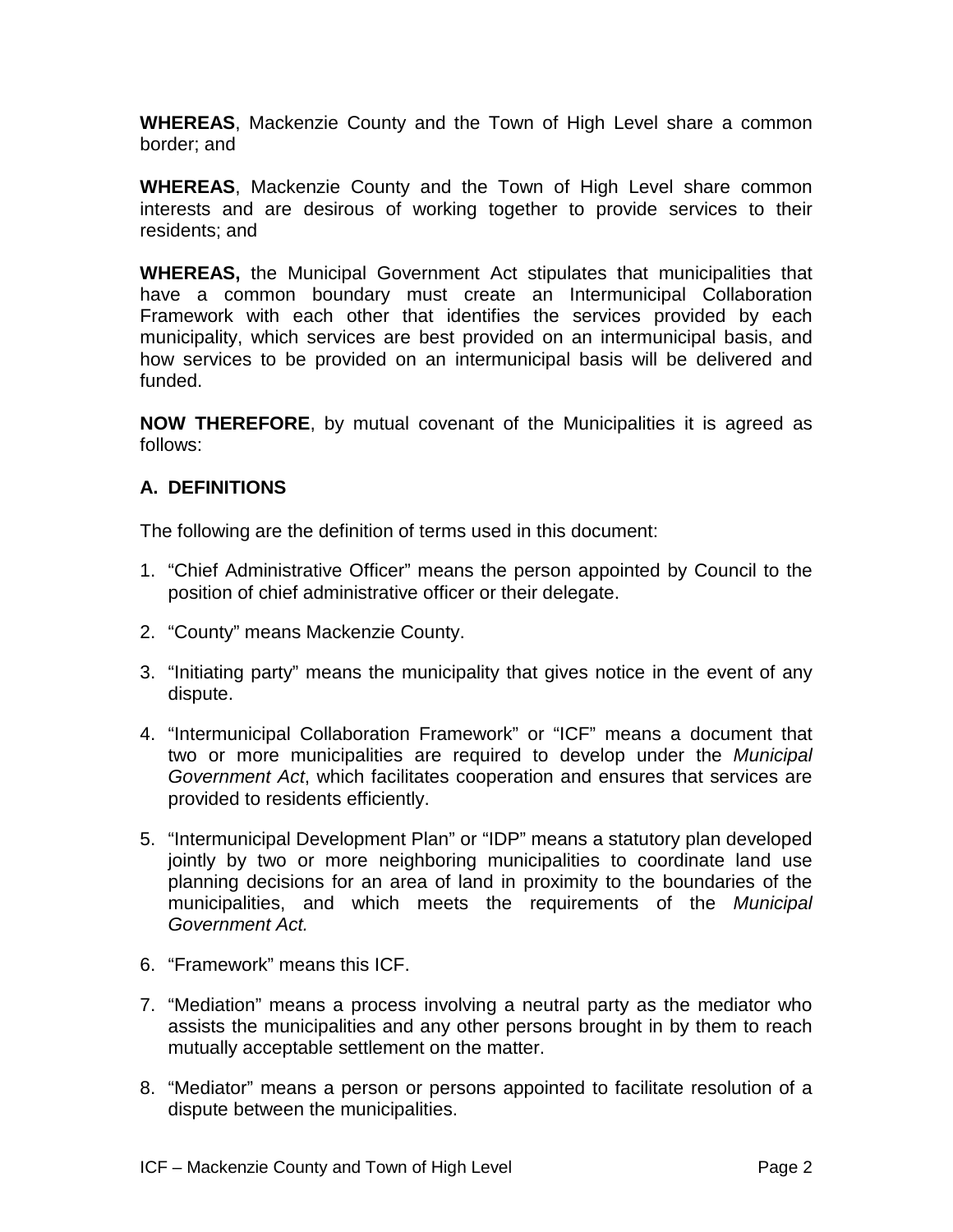- 9. "Town" means the Town of High Level.
- 10."Municipalities" means Mackenzie County and the Town of High Level.

#### **B. TERM AND REVIEW**

- 1) In accordance with the *Municipal Government Act*, this Intermunicipal Collaboration Framework shall come into force on final passing of matching bylaws that contain the Framework by both Municipalities.
- 2) This Framework may be amended by mutual consent of both Municipalities unless specified otherwise in this Framework.
- 3) It is agreed by the Municipalities that the Councils shall review this Framework and the terms and conditions of the agreement at least once every five years, commencing no later than 2025.

#### **C. INTERMUNICIPAL COOPERATION**

- 1) Both the County and the Town are committed to fostering intermunicipal cooperation in a non-adversarial, informal, and cost-effective manner.
- 2) The Councils of each Municipality shall be the forum for reviewing the Intermunicipal Collaboration Framework.

#### **D. GENERAL TERMS**

1) Both Municipalities agree that in consideration of the shared services outlined in Section E, any costs in the future that require Intermunicipal agreements shall be dealt with on a case-by-case basis.

#### **E. MUNICIPAL SERVICES**

- 1) Both Municipalities have reviewed the services offered to residents. Based on the review, it has been determined that each Municipality will continue to provide the following services to their residents independently (either in-house or by a third-party):
	- a. Agricultural Services
	- b. Animal Control
	- c. Assessment Services
	- d. Emergency Services
	- e. Geographical Information Systems (GIS)
	- f. Information Technology
	- g. Library Services
	- h. Maintenance & Transportation
	- i. Municipal Administration
	- j. Pest Control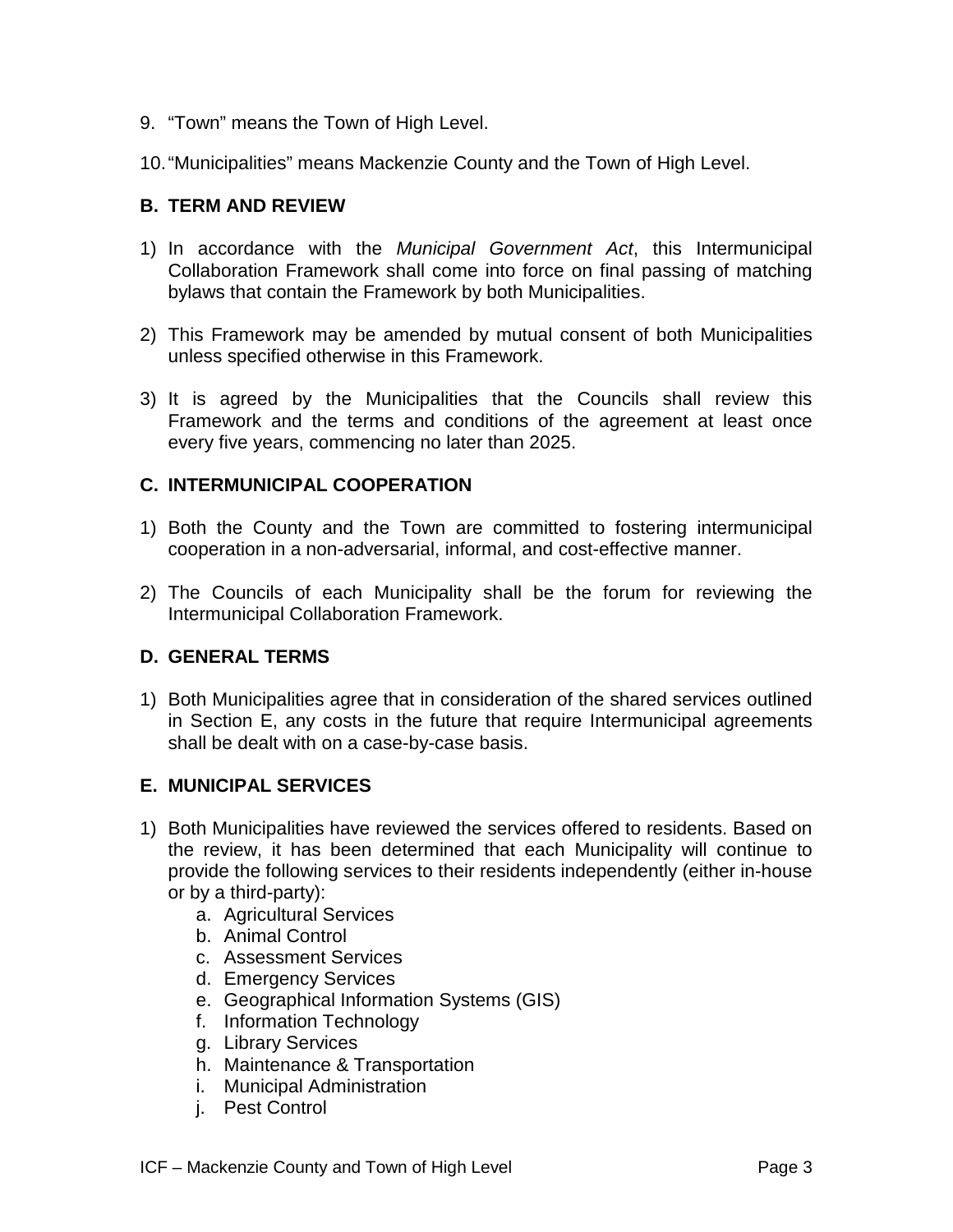- k. Planning & Development Services
- l. Police Services
- m. Purchasing/Procurement Services
- n. Recreation
- o. Solid Waste Services
- p. Water and Wastewater
- 2) The Municipalities have a history of working together to provide municipal services to the residents on an intermunicipal basis, with the following services being provided directly or indirectly to their residents:
	- a. Affordable Housing/Seniors Lodging
		- o The Municipalities jointly, along with the Town of Rainbow Lake, La Crete Municipal Nursing Association, Dene Tha' First Nation, Beaver First Nation, Tall Cree First Nation, and the Little Red River Cree Nation are members of a management body known as the **Boreal Housing Foundation** as per Province of Alberta Ministerial Order H:042/16. A board comprised of representation from all members governs this management body. The Foundation may requisition Mackenzie County, the Town of High Level, and the Town of Rainbow Lake.
	- b. Airport Services
		- o The Municipalities entered into a **Regional Service Sharing Agreement** effective on July 1, 2008, along with an Amending Agreement effective February 6, 2014. Provision 8.8 of the Regional Service Sharing Agreement (RRSA) provides that County Residents:
			- a. shall pay the same user fees, charges or levies which the Town charges Town Residents for access to the Airport; and
			- b. are subject to the same rules and regulations governing use of the Airport as apply to Town Residents.
			- o The Airport is owned and operated by the Town. There is no<br>managing partner. The Inter-municipal Planning The Inter-municipal Commission is the Subdivision and Development Authority for the IDP Area, which includes the land around the Airport. The Agreement includes cost sharing of capital expenditures required for the Airport.
	- c. Appeal Boards
		- o The Municipalities entered into a **Memorandum of Understanding** effective December 4, 2019, involving Mackenzie County, the Town of High Level, and the Town of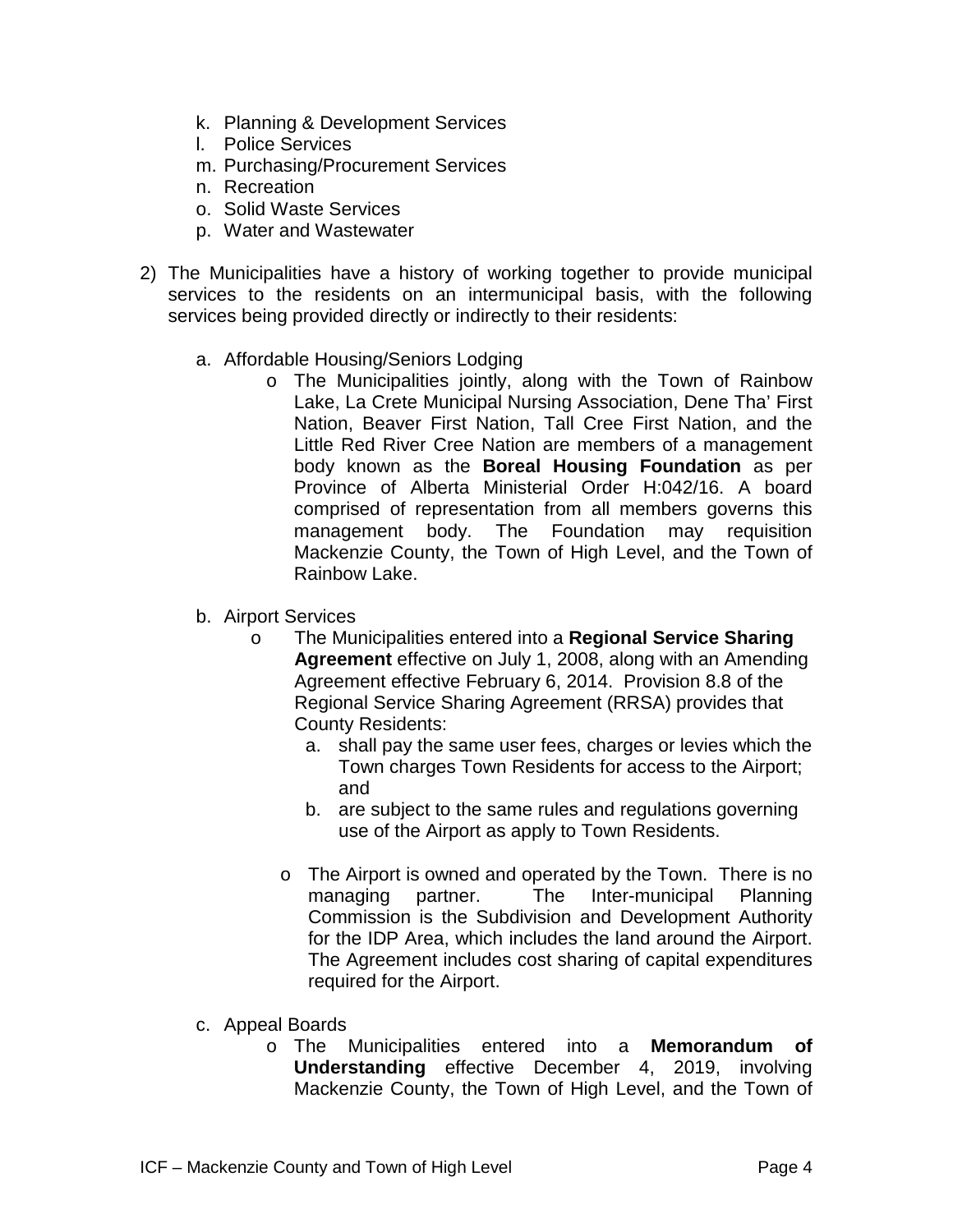Rainbow Lake. The Agreement ensures that all Participants will maintain an inventory of qualified and appointed appeal board members and clerks that may be utilized and appointed by any Participant. There is no managing partner. Each Participant is responsible for the costs of training for their appointed members. Costs incurred from the formation of a panel is the responsibility of the initiating municipality.

- d. Community Services
	- o The Municipalities entered into a **Regional Service Sharing Agreement** effective on July 1, 2008, along with an Amending Agreement effective February 6, 2014. The Agreement includes the provision of access to County and Town recreational services and facilities to all residents at the same rates charged to their own residents. There is no managing partner. The Agreement includes cost sharing of capital expenditures.
	- o The Mackenzie County Library Board has a Partnership Agreement with the High Level Municipal Library for the collaboration and provision of services to County residents.
- e. Emergency Services
	- o The Municipalities have the following agreements in place to aid in the event of emergencies:
		- i. The Municipalities entered into a **Regional Service Sharing Agreement** effective on July 1, 2008, along with an Amending Agreement effective February 6, 2014. The Agreement includes the provision of fire services by the Town to the County within the Fire Service Area. There is no managing partner. The Town shall invoice the County for responding to fire calls in accordance with the rates set in the Agreement. The Agreement includes cost sharing for the purchase of fire capital equipment.
		- ii. The **Mackenzie Region Mutual Aid Agreement,** dated March 2020, involving Mackenzie County, the Town of High Level, and the Town of Rainbow Lake. As a mutual aid agreement, there is no managing partner. The Calling Municipality agrees to pay the Responding Municipality for aid in accordance with the terms of the Northwest Alberta Emergency Resource Agreement.
		- iii. The **Mackenzie Region Hazardous Materials Agreement** between Mackenzie County, the Town of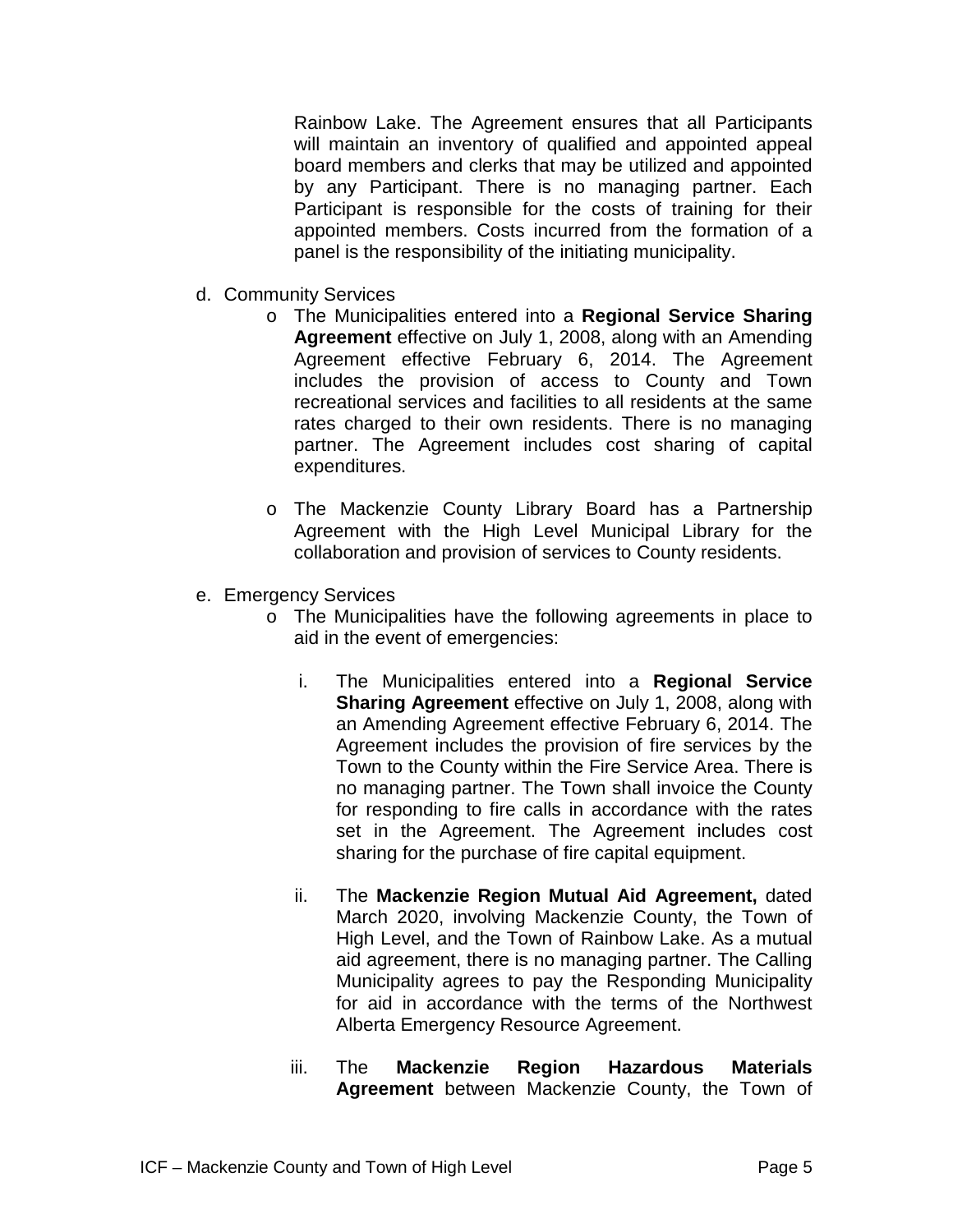High Level, and the Town of Rainbow Lake, effective January 1, 2014. All partners proportionally split cost sharing for the replacement of the Regional Hazardous Materials Unit, and contributions are made annually for mutually agreed-upon specialized equipment. As a mutual aid agreement, there is no managing partner. The Calling Municipality agrees to pay the Responding Municipality for aid in accordance with the terms of the Agreement.

- iv. The **Northwest Alberta Emergency Resource Agreement** between the Town of High Level, Mackenzie County, and various other Municipalities throughout Northwest Alberta. The Agreement provides the ability for signatories to access needed resources to mitigate or support emergency response initiatives from sources outside predetermined mutual aid agreement. The managing partner is the Town of High Level. The Responding Party providing assistance pursuant to the Agreement shall be entitled to bill or charge the Requesting Party for equipment or services, or for the assistance being provided.
- f. Governance
	- o The Municipalities made a commitment for meaningful collaboration and some form of collective decision-making through the Tri-Council and CAO Secretariat Governance Protocol dated June 7, 2013. Mackenzie County, the Town of High Level, and the Town of Rainbow Lake form the Tri-Council. The intention is to strike a fair balance between economic prosperity and social and environmental responsibility, to acquire optimum value from the resources entrusted to the Region and, ultimately, to achieve a quality of life for the region that will benefit all its citizens. The Tri-Council and the CAO Secretariat derive their authority from their respective Councils. The Tri-Council meets once every calendar quarter. Costs associated with the Tri-Council meetings are the responsibility of the hosting municipality on a rotational basis.
- g. Solid Waste Services
	- o The Municipalities jointly, along with the Town of Rainbow Lake, agreed to establish and become members of a regional landfill commission known as the **Mackenzie Regional Waste Management Commission** as per Province of Alberta Order in Council 380/2003 and Alberta Regulation No. 264/2003.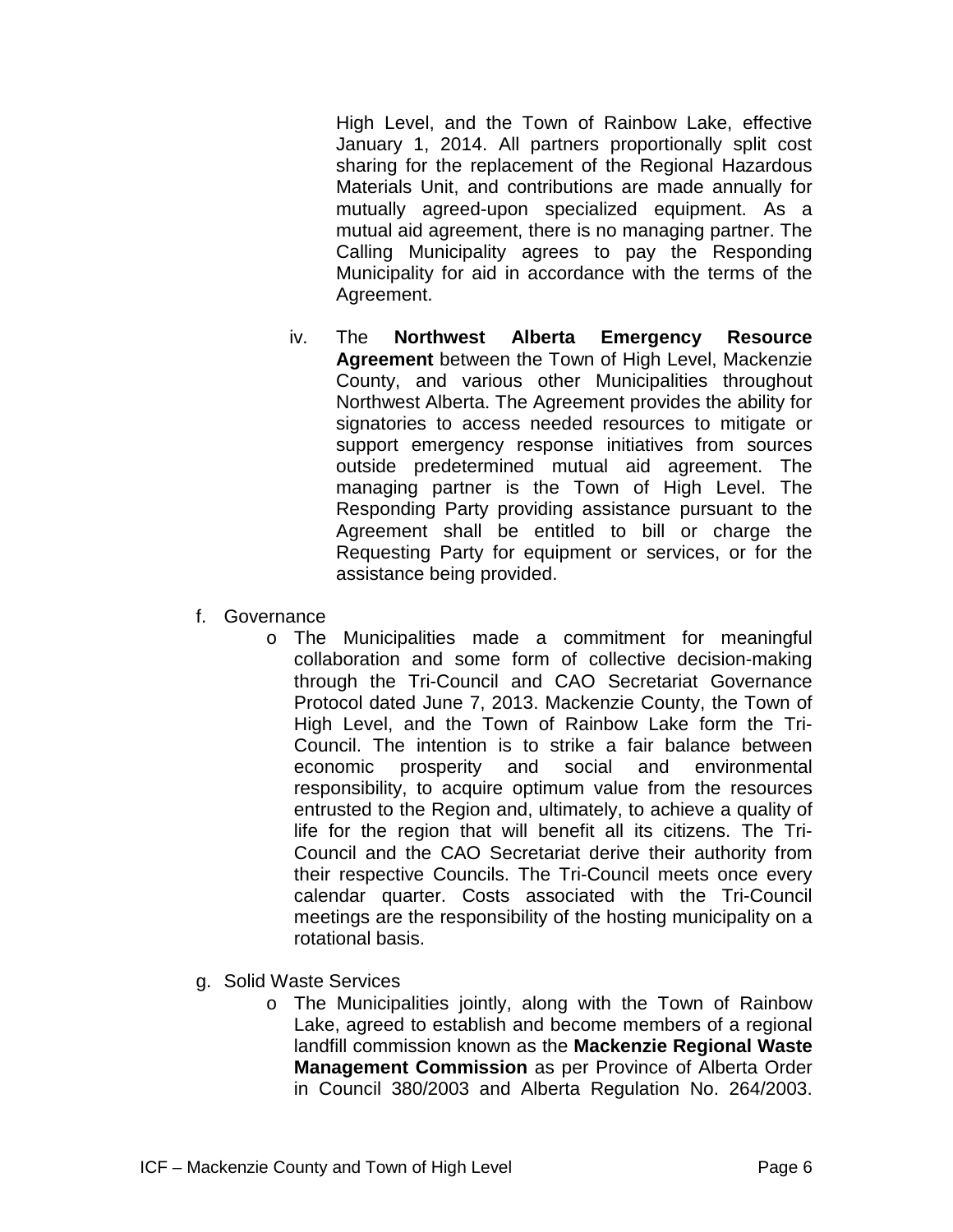The costs associated with operating the Commission are charged to each of the members based on usage.

- h. Water and Wastewater
	- o The Municipalities entered into a **Regional Service Sharing Agreement** effective on July 1, 2008, along with an Amending Agreement effective February 6, 2014. The Agreement includes the provision of potable water being supplied by the Town to County residents in the Service Area and the Norbord Mill (referred to as the Footner Potable Water Line and the High Level Rural (South) Water Line). There is no managing partner. The agreement period is for 12 years. The fees associated with the agreement are charged to the County on a monthly basis.
- i. Economic Development
	- o The Municipalities, along with the Town of Rainbow Lake, the Paddle Prairie Metis Settlement, Northern Lakes College and the regional chambers of commerce, formed the Regional Economic Development Initiative for Northwest Alberta, a regional economic development alliance (REDA), providing economic development research, advocacy and services to the larger Mackenzie Region.
- j. Tourism
	- o The Municipalities, along with the Town of Rainbow Lake, formed the Mackenzie Frontier Tourism Association (MFTA), a destination marketing organization, to promote attractions, accommodations and activities in the larger Mackenzie Region.
- 3) The Municipalities acknowledge that in addition to the shared service agreements in place between the Municipalities, they each have independent agreements with other regional partners.
- 4) The Municipalities have reviewed the aforementioned existing agreements and have determined that these are the most appropriate municipal services to be conducted in a shared manner.

#### **F. FUTURE PROJECTS & AGREEMENTS**

1) In the event that either Municipality initiates the development of a new project and/or service that may require a new cost-sharing agreement, the initiating Municipality's Chief Administrative Officer will notify the other Municipality's Chief Administrative Officer in writing.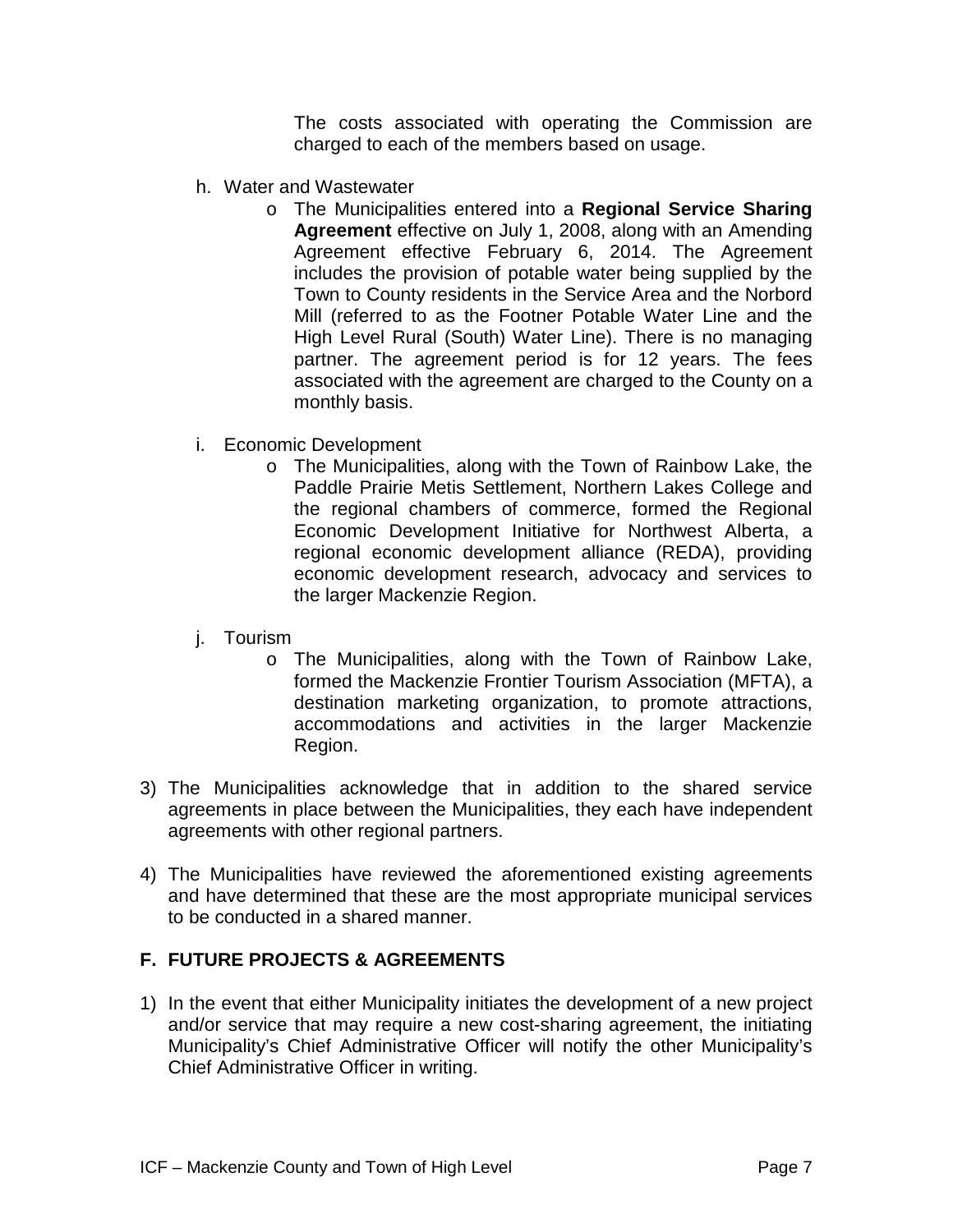- 2) The initial notification will include a general description of the project, estimated costs and timing of expenditures. The other Municipality will advise if they there are any objections to cost-sharing for the project and the reasons.
- 3) The following criteria will be used when assessing the desirability of funding of new projects:
	- a. Relationship of the proposed capital project to Intermunicipal Development Plan or any other regional long term planning document prepared by the Municipalities;
	- b. The level of community support;
	- c. The nature of the project;
	- d. The demonstrated effort by volunteers to raise funds and obtain grants (if applicable);
	- e. The projected operating costs for new capital projects;
	- f. Municipal debt limit; and,
	- g. Projected utilization by residents of both Municipalities.
- 4) The Councils of each Municipality will be the forum used to discuss and review future mutual aid agreements and/or cost sharing agreements. Upon receiving written notice of a new project, the receiving Municipality shall provide a response to the initiating Municipality within sixty (60) calendar days. In the event they are unable to reach an agreement, the dispute shall be dealt with through the procedure outlined within Section H of this document.
- 5) Both Municipalities recognize that the decision to participate in or not participate in a project ultimately lies with the respective municipal councils, who, in turn, must rely on the support of their electorate to support the project and any borrowing that could be required.

#### **G. INTERMUNICIPAL DEVELOPMENT PLAN**

1) The Municipalities adopted an Intermunicipal Development Plan in 2009 (Mackenzie County Bylaw 712/09 & Town of High Level Bylaw 881-2009), in accordance with the *Municipal Government Act*. The Intermunicipal Development Plan will be reviewed by both Municipalities once every three years, with the first review to take place in November 2011.

#### **H. DISPUTE RESOLUTION**

- 1) The Municipalities are committed to resolving any disputes in a nonadversarial, informal, and cost-efficient manner.
- 2) The Municipalities shall make all reasonable efforts to resolve all disputes by negotiation and agree to provide, without prejudice, open and timely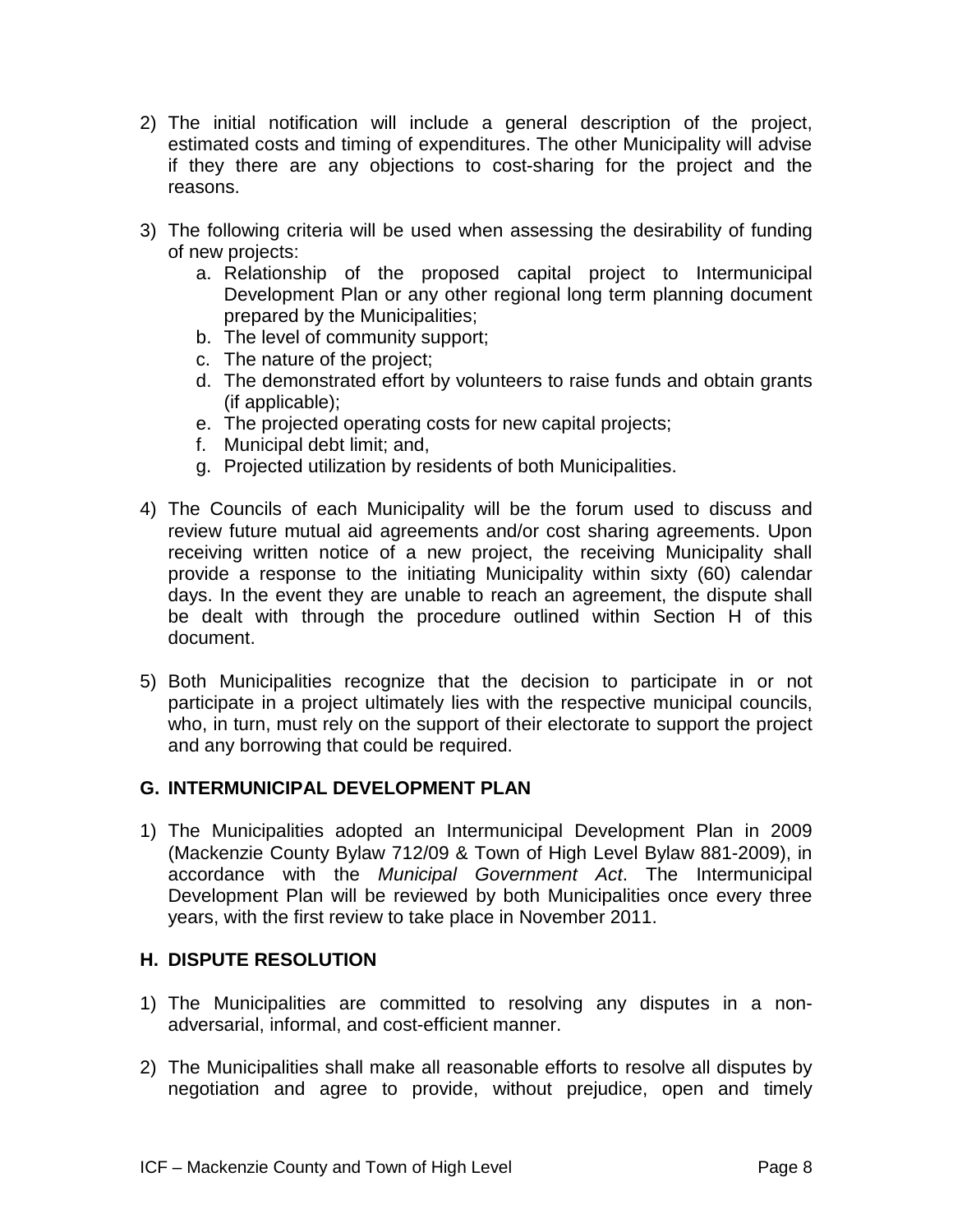disclosure of relevant facts, information, and documents to facilitate negotiations.

- 3) The Municipalities will provide notice to each other of any news release related to the dispute.
- 4) In the event of a dispute, the Municipalities agree that they shall undertake a process to promote the resolution of the dispute in the following order:
	- a. negotiation, followed by;
	- b. mediation, followed by;
	- c. binding arbitration.
- 5) If any dispute arises between the Municipalities regarding the interpretation, implementation, or application of this Framework or any contravention or alleged contravention of this Framework, the dispute will be resolved through the binding Dispute Resolution Process outlined herein.
- 6) If the Dispute Resolution Process is invoked, the Municipalities shall continue to perform their obligations described in this Framework until such time as the Dispute Resolution Process is complete.
- 7) Despite H(5), where an existing intermunicipal agreement has a binding dispute resolution process included in the agreement, the existing intermunicipal agreement shall be used instead of the dispute resolution outlined in this Framework.
- 8) A party shall give written notice ("Dispute Notice") to the other party of a dispute and outline in reasonable detail the relevant information concerning the dispute. Within 30 (thirty) days following receipt of the Dispute Notice, the Intermunicipal Committee shall meet and attempt to resolve the dispute through discussion and negotiation unless a time extension is mutually agreed by the CAOs. If the dispute is not resolved within 60 (sixty) days of the Dispute Notice being issued, the negotiation shall be deemed to have failed.
- 9) If the Municipalities cannot resolve the dispute through negotiation within the prescribed time period, then the dispute shall be referred to mediation.
- 10) Either party shall be entitled to provide the other party with a written notice ("Mediation Notice") specifying:
	- a. The subject matters remaining in dispute, and the details of the matters in dispute that are to be mediated; and
	- b. The nomination of an individual to act as the mediator.
- 11) The Municipalities shall, within 30 (thirty) days of the Mediation Notice, jointly nominate or agree upon a mediator.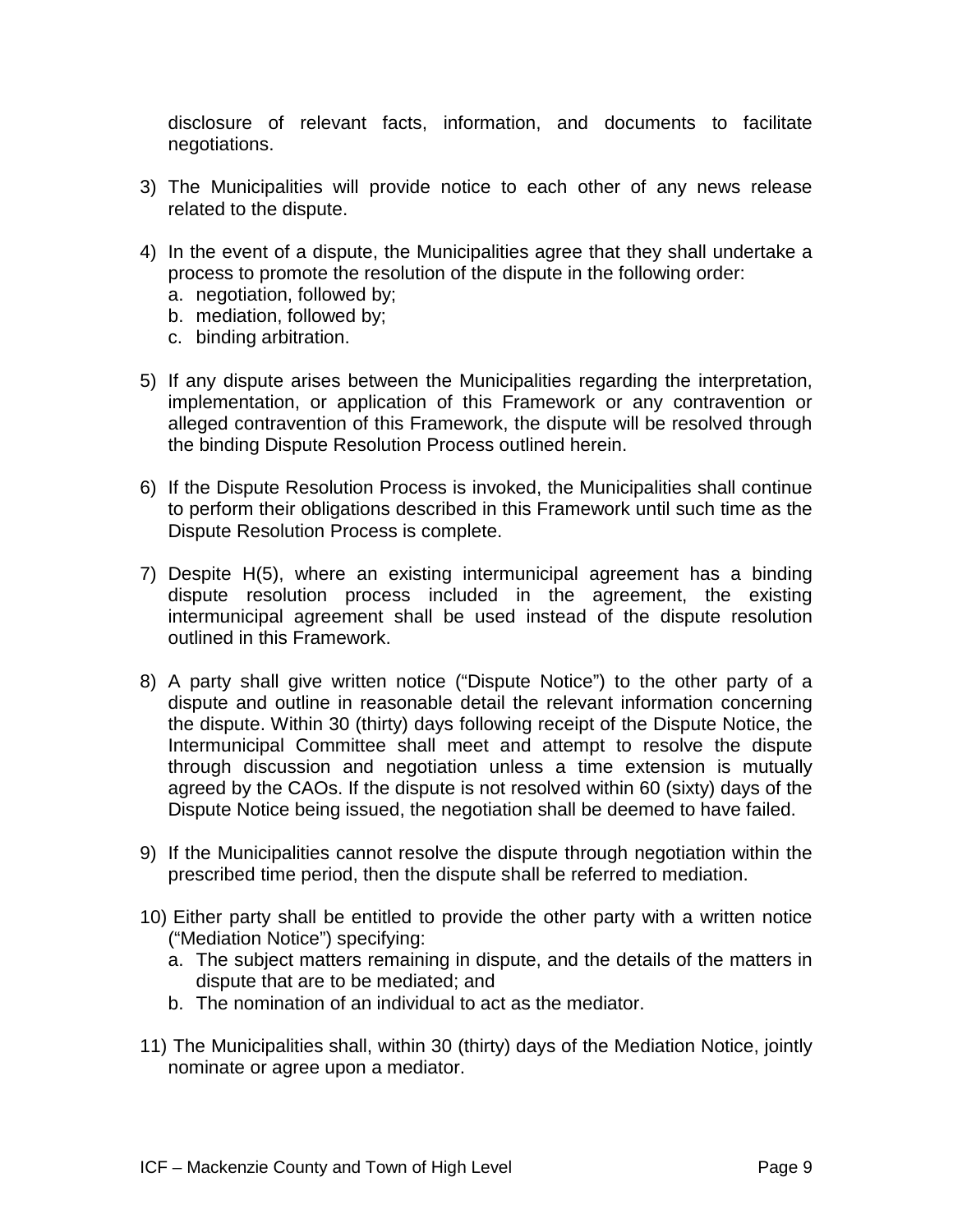12) Where a mediator is appointed, the Municipalities shall submit in writing their dispute to the mediator and afford the mediator access to all records, documents, and information the mediators may reasonably request. The Municipalities shall meet with the mediator at such reasonable times as may be required and shall, through the intervention of the mediator, negotiate in good faith to resolve their dispute. All proceedings involving a mediator are agreed to be without prejudice and the fees and expenses of the mediator and the cost of the facilities required for mediation shall be shared equally between the Municipalities.

13) In the event that:

- a. The Municipalities do not agree on the appointment of a mediator within 30 (thirty) days of the Mediation Notice; or
- b. The mediation is not completed within 60 (sixty) days after the appointment of the mediator; or
- c. The dispute has not been resolved within 90 (ninety) days from the date of receipt of the Mediation Notice; either party may by notice to the other withdraw from the mediation process and in such event the dispute shall be deemed to have failed to be resolved by mediation.
- 14) If mediation fails to resolve the dispute, the dispute shall be submitted to binding arbitration. Either of the Municipalities may provide the other party with written notice ("Arbitration Notice") specifying:
	- a. the subject matters remaining in dispute and the details of the matters in dispute that are to be arbitrated; and
	- b. the nomination of an individual to act as the arbitrator.
- 15) Within 30 (thirty) days following receipt of the Arbitration Notice, the other party shall, by written notice, advise as to which matters stated in the Arbitration Notice it accepts and disagrees with, advise whether it agrees with the resolution of the disputed items by arbitration, and advise whether it agrees with the arbitrator selected by the initiating party or provide the name of one arbitrator nominated by that other party.
- 16) The Municipalities shall, within 30 (thirty) days of the Arbitration Notice, jointly nominate or agree upon an arbitrator.
- 17) Should the Municipalities fail to agree on a single arbitrator within the prescribed time period, then either party may apply to a Justice of the Court of Queen's Bench of Alberta to have the arbitrator appointed.
- 18) The terms of reference for arbitration shall be those areas of dispute referred to in the Arbitration Notice and the receiving party's response thereto.
- 19) The *Arbitration Act* (Alberta) in force from time to time shall apply to arbitration proceedings commenced pursuant to this Framework.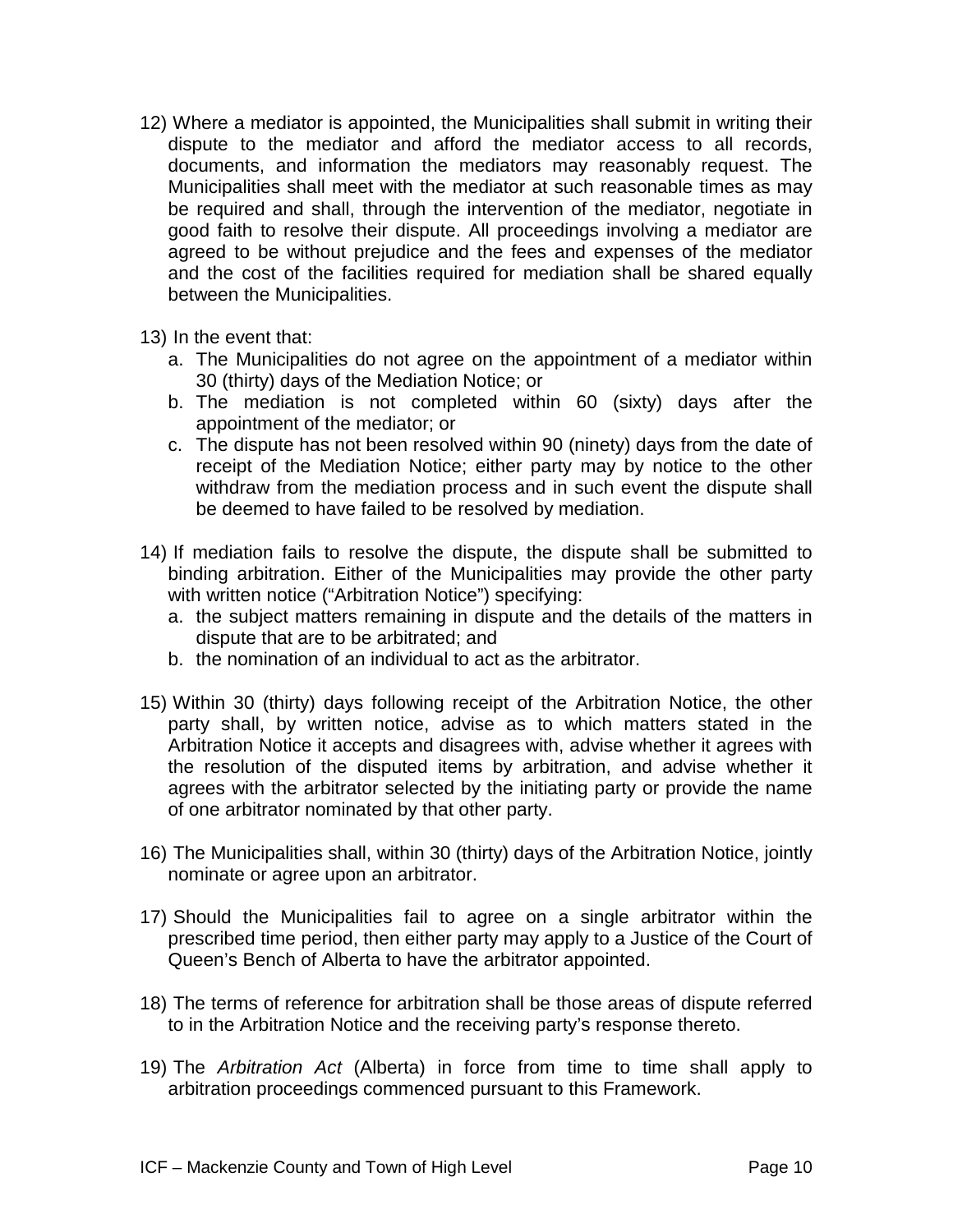- 20) The arbitrator shall proceed to hear the dispute within 60 (sixty) days of being appointed and proceed to render a written decision concerning the dispute forthwith.
- 21) The arbitrator's decision is final and binding upon the Municipalities subject only to a party's right to seek judicial review by the Court of Queen's Bench on a question of jurisdiction.
- 22) If the Municipalities do not mutually agree on the procedure to be followed, the arbitrator may proceed to conduct the arbitration on the basis of documents or may hold hearings for the presentation of evidence and for oral argument.
- 23) Subject to the arbitrator's discretion, hearings held for the presentation of evidence and for argument are open to the public.
- 24) If the arbitrator establishes that hearings are open to the public in Section 22, the arbitrator, as their sole discretion, may solicit written submissions. If the arbitrator requests written submissions, they must be considered in the decision.
- 25) The fees and expenses of the arbitrator and the cost of the facilities required for arbitration shall be shared equally between the Municipalities.
- 26) On conclusion of the arbitration and issuance of an order, the arbitrator must proceed to compile a record of the arbitration and give a copy of the record to each of the Municipalities.

#### **I. CORRESPONDENCE**

- 1) Written notice under this Agreement shall be addressed as follows:
	- a. In the case of Mackenzie County to:

Mackenzie County c/o Chief Administrative Officer 4511-46 Avenue Box 640 Fort Vermilion, AB T0H 1N0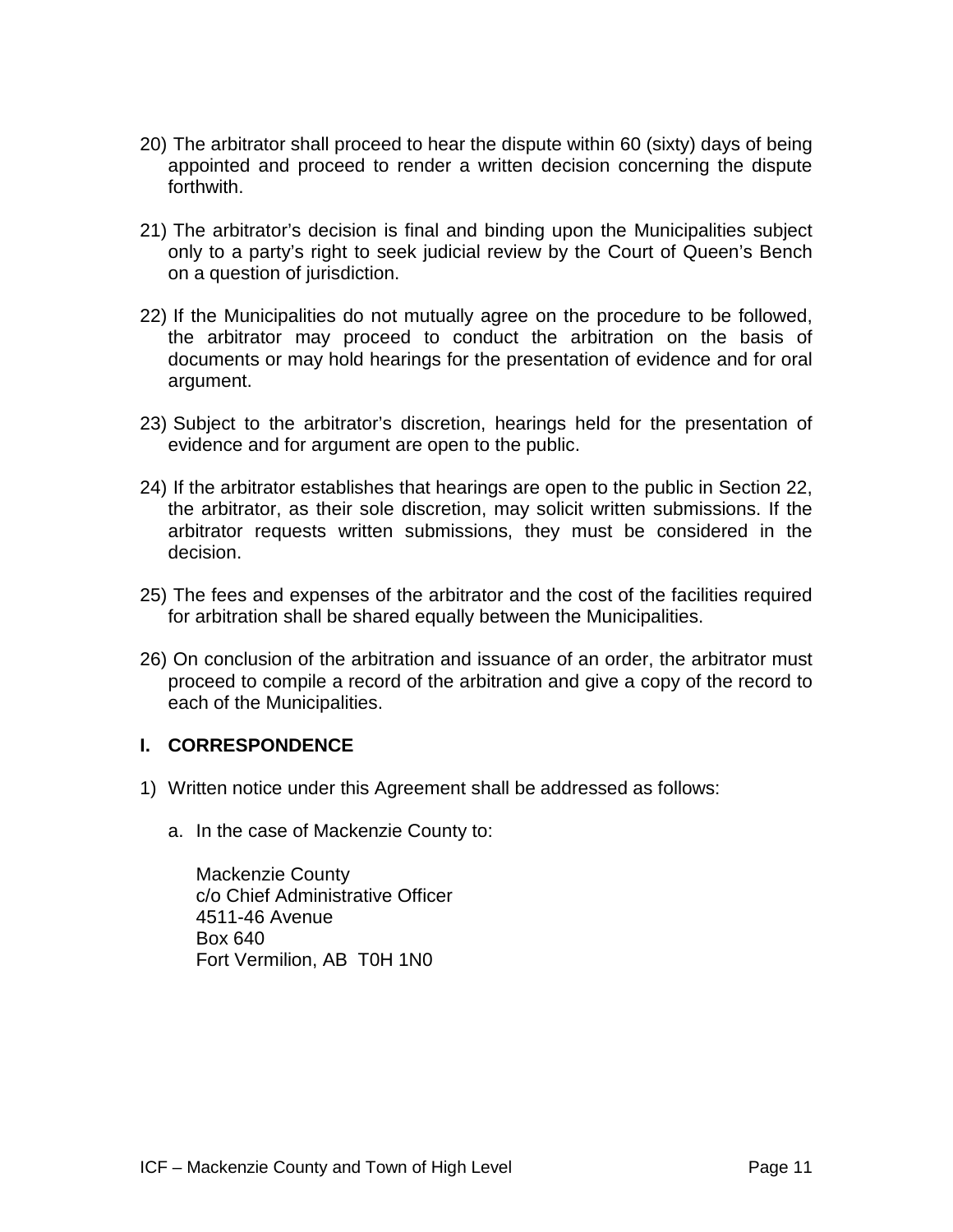b**.** In the case of the Town of High Level to:

Town of High Level c/o Chief Administrative Officer Town Office 10511-103 Street High Level, AB T0H 1Z0

- 2) In addition to I. 1), notices may be sent by electronic mail to the Chief Administrative Officer.
	- a. In the case of Mackenzie County to:

cao@mackenziecounty.com

b**.** In the case of the Town of High Level to:

cao@highlevel.ca